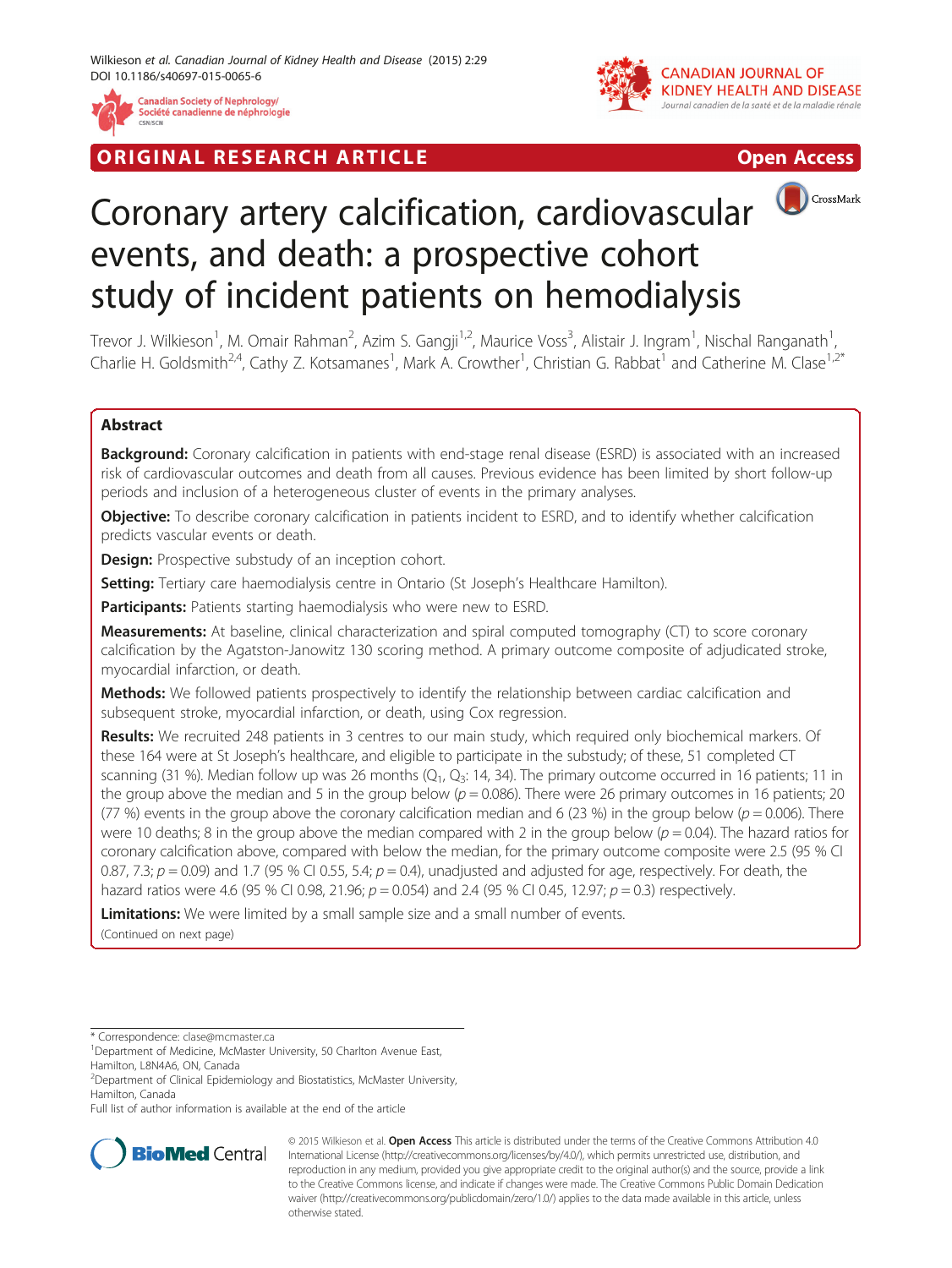## (Continued from previous page)

Conclusions: Respondent burden is high for additional testing around the initiation of dialysis. High coronary calcification in patients new to ESRD has a tendency to predict cardiovascular outcomes and death, though effects are attenuated when adjusted for age.

Keywords: End stage renal disease, Coronary artery calcification, Hemodialysis, Death, Myocardial infarction, Cardiovascular outcome

## Abrégé

Contexte: La calcification de l'artère coronaire chez les patients atteints d'insuffisance rénale terminale (IRT) est associée à un risque accru de troubles cardiovasculaires et de mortalité, toutes causes confondues. Les données précédemment recueillies se limitaient à un suivi de courte durée, de même qu'à l'inclusion de séries d'accidents non liés lors de l'analyse préliminaire.

Objectifs: Décrire la calcification de l'artère coronaire chez les patients atteints d'IRT et déterminer si la calcification de l'artère coronaire peut prédire des accidents vasculaires et la mort.

Type d'étude: Sous-étude prospective de cohorte selon le mode d'installation.

Cadre: Une unité de soins tertiaires en dialyse, en Ontario (St Joseph's Healthcare Hamilton).

Participants: Des patients qui sont nouvellement atteints d'IRT et qui entament une hémodialyse.

Mesures: En début de traitement, une caractérisation clinique et une tomodensitométrie (TDM) hélicoïdale qui permettent de mesurer la calcification de l'artère coronaire sur 130, selon l'échelle d'Agatston-Janowitz. L'indicateur principal des résultats comprend l'AVC, l'infarctus du myocarde ou la mort.

Méthodes: Nous avons suivi les patients de manière prospective, afin de cibler la relation entre la calcification de l'artère coronaire et l'AVC, l'infarctus du myocarde ou la mort subséquente, en utilisant la régression de Cox.

Résultats: Nous avons recruté 248 patients dans trois unités, dans le cadre de l'étude principale, qui ne requérait que des biomarqueurs chimiques. De ces patients, 164 étaient de St Joseph's Healthcare, et étaient admissibles à la sous-étude; 51 avaient effectué une tomographie par ordinateur (31 %). Le suivi médian s'étendait sur 26 mois (Q1, Q3: 14, 34). L'indicateur principal a été observé chez 16 patients; 11 dans le groupe se trouvant au-dessus de la médiane, et 5 dans le groupe inférieur (p?=?0,086). On a observé 26 indicateurs principaux chez 16 patients; 20 (77 %) accidents dans le groupe se trouvant au-dessus de la médiane en ce qui a trait à la calcification et 6 (23 %) dans le groupe inférieur (p?=?0,006). Il y a eu 10 décès; 8 dans le groupe se trouvant au-dessus de la médiane et 2 dans le groupe inférieur (p?=?0,04). Les taux de risque de calcification de l'artère coronaire se trouvant au-dessus et sous la médiane, pour les indicateurs principaux, étaient respectivement de 2,5 (95 % IC 0,98; 21,96; p?=?0,054) et 2,4 (95 % IC 0,45, 12,97; p?=?0,3).

Limites de l'étude: Nous avons été limités par la taille restreinte de l'échantillon, de même que par le petit nombre d'accidents.

Conclusion: Le fardeau du répondant repose sur des examens supplémentaires au moment de commencer la dialyse. Un fort taux de calcification de l'artère coronaire chez les patients nouvellement atteints d'IRT tend à prédire des accidents cardiovasculaires et la mort, bien que les effets soient atténués après révision en fonction de l'âge.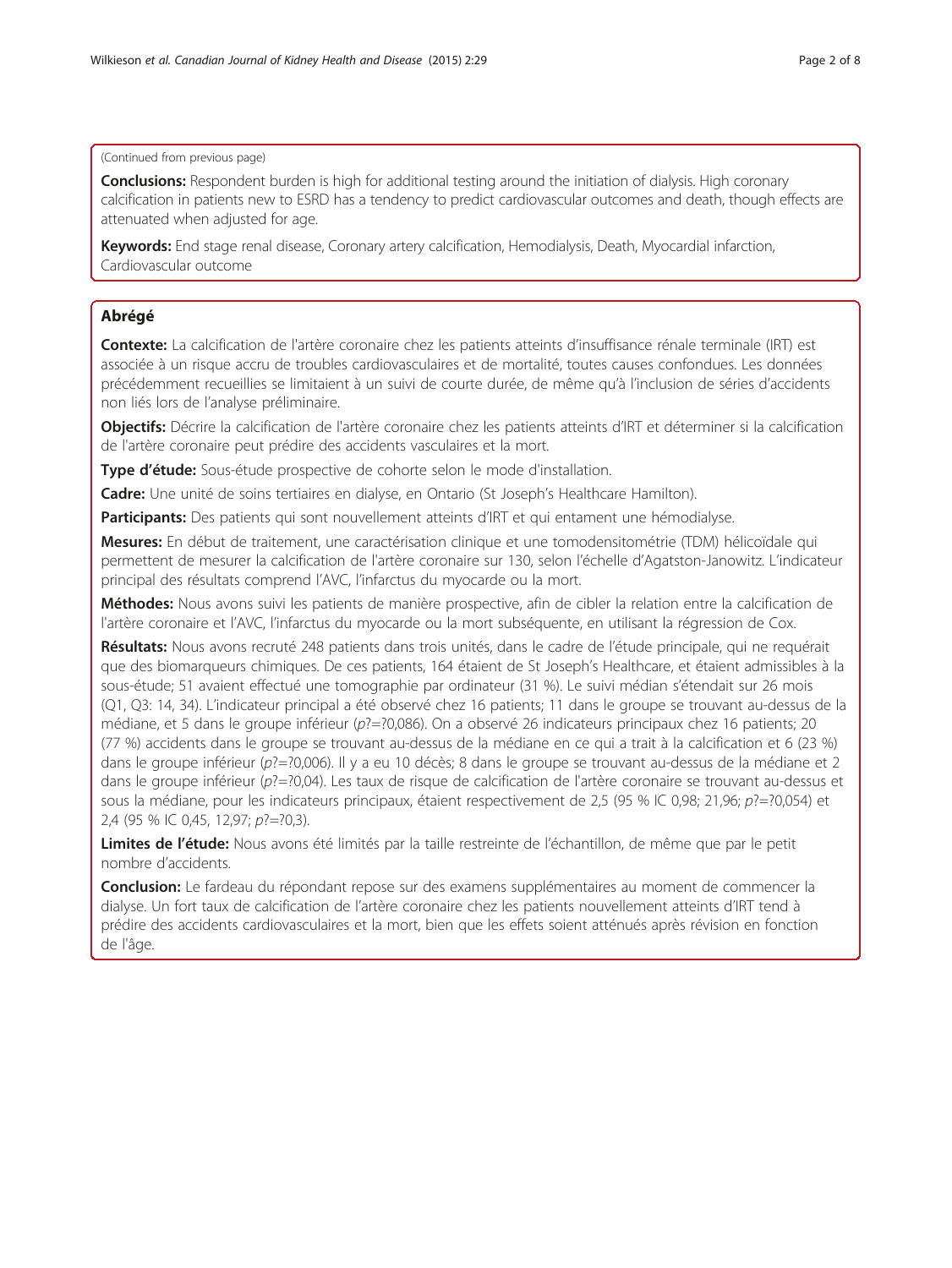#### Background

End-stage renal disease (ESRD) affects over 36,000 Canadians, over 546,000 patients in the US, and is currently an international health problem; the majority are treated with hemodialysis (HD) [\[1](#page-7-0), [2\]](#page-7-0). Cardiovascular death is the most common cause of death in patients with ESRD [[3\]](#page-7-0). Low glomerular filtration rate causes impaired phosphate excretion which may lead to excess secretion of fibroblast growth factor 23 (FGF23). FGF23 may cause reduced  $1,25(OH)<sub>2</sub>D$ , which in turn is implicated in hyperplasia of the parathyroid gland and increased parathyroid hormone (PTH) [\[4](#page-7-0)]. These and other factors lead to an active process of calcification of atherosclerotic plaque and of the media of large vessels, including the coronary arteries [[5\]](#page-7-0). Cross sectional evidence has shown that in patients with kidney disease, high coronary calcification scores correlate with many risk factors for death including older age, diabetes, HD vintage, and lower estimated glomerular filtration rate [\[6](#page-7-0)–[8](#page-7-0)]. Baseline serum alkaline phosphatase, PTH, and serum calcium also tend to be associated with higher coronary calcification scores in patients on HD [[7](#page-7-0)–[9\]](#page-7-0).

Prospective studies have shown that patients on maintenance HD with high coronary calcification have an increased risk of cardiovascular events and death from all causes compared with those with low or no coronary calcification [[8](#page-7-0)–[11](#page-7-0)]. Similar findings were seen in patients with chronic kidney disease (CKD) who were not on HD [\[12\]](#page-7-0). Evidence is limited by short follow-up periods [\[8](#page-7-0)–[10](#page-7-0)] as well as the inclusion of events of varying severity and clinical importance in a single composite outcome [[8, 12](#page-7-0)]. Some studies have not explicitly adjudicated subjective outcomes [[8, 10, 12\]](#page-7-0), or included all patients enrolled in the primary analysis [[9, 10](#page-7-0)].

Two previous prospective studies enrolled incident patients on hemodialysis [[13](#page-7-0)–[15](#page-7-0)], but did not report cardiovascular outcomes. We aimed to conduct a prospective evaluation of an incident cohort of patients starting hemodialysis as their first ESRD treatment modality, and to examine the patients' coronary calcification scores as a predictor for a rigorously defined and adjudicated homogenous cluster of outcomes: stroke, myocardial infarction, and death from all causes.

#### Methods

This was a sub-study of the Canadian Longitudinal Thrombosis in End-Stage Renal Disease (LONG) study, which was a multi-centre prospective cohort involving 4 HD centres in Ontario. We studied those patients recruited from the St Joseph's Healthcare Hamilton (SJHH) outpatient dialysis centre who consented to a spiral computed tomography (CT) scan. (Spiral CT was not available in the other centres at the time.) We

recruited patients with ESRD between October 2004 and October 2007, and followed them until May 2008. (Funding problems, and interruptions in the continuity of investigators and staff prevented our following the patients longer, and delayed our analysis and publication of the data.) Inclusion criteria were the following: informed consent, at least 18 years of age, and on incident HD, which was defined as being on HD between 30 and 90 days. Exclusion criteria were: anticipated renal recovery, in the intensive care unit throughout the recruitment period, scheduled live-donor kidney transplantation within 6 months, difficulty in communication due to language, cognitive disability, speech or hearing impairments, or lack of informed consent. For this calcification substudy there were further exclusions of prior stenting and valve replacement, and current heart rate above 100. This study was approved by the St Joseph's Healthcare Hamilton research ethics board.

The clinical assessment consisted of patient interviews, physical examinations, and review of in-patient and outpatient records. We characterized patients in terms of age, sex, diabetes, blood pressure (mean of three readings sitting, pre-midweek dialysis), and baseline cardiovascular events including myocardial infarction, coronary artery bypass graft, percutaneous coronary intervention, atrial fibrillation, deep vein thrombosis, and pulmonary embolism. We documented medications (including type of phosphate binder, warfarin use, and active vitamin D compounds) along with laboratory investigations (serum calcium, phosphorus, albumin, alkaline phosphatase, glucose, haemoglobin A1c (HbA1C), haemoglobin, C-reactive protein, uric acid, intact PTH, urinary reduction ratio, leukocytes, and platelets). Laboratory testing was performed before a mid-week dialysis session.

The primary outcome for the present study was a composite of stroke, myocardial infarction, or death. The secondary outcomes included event rate and cause of death (cardiovascular or from all other causes). Two physicians adjudicated each event according to prespecified definitions and reached consensus on disagreements.

## Calcification scoring

We determined coronary calcification scores using a spiral CT scan. Spiral CT has been shown to have a low intra-reader variability of 0.9 % (0 % median) in examining patients with ESRD for coronary calcification [\[16](#page-7-0)]. Coronary calcification was scored according to the Agatston-Janowitz 130 scoring method, in which the area of each calcified lesion that has peak attenuation greater than 130 Hounsfield units (HU) is multiplied by a density factor [[17](#page-7-0)]. If between 130 and 199 HU, 200 and 299 HU, 300 and 399 HU, or > 400 HU, the density factor is 1, 2, 3, or 4, respectively [[17](#page-7-0)]. Readings were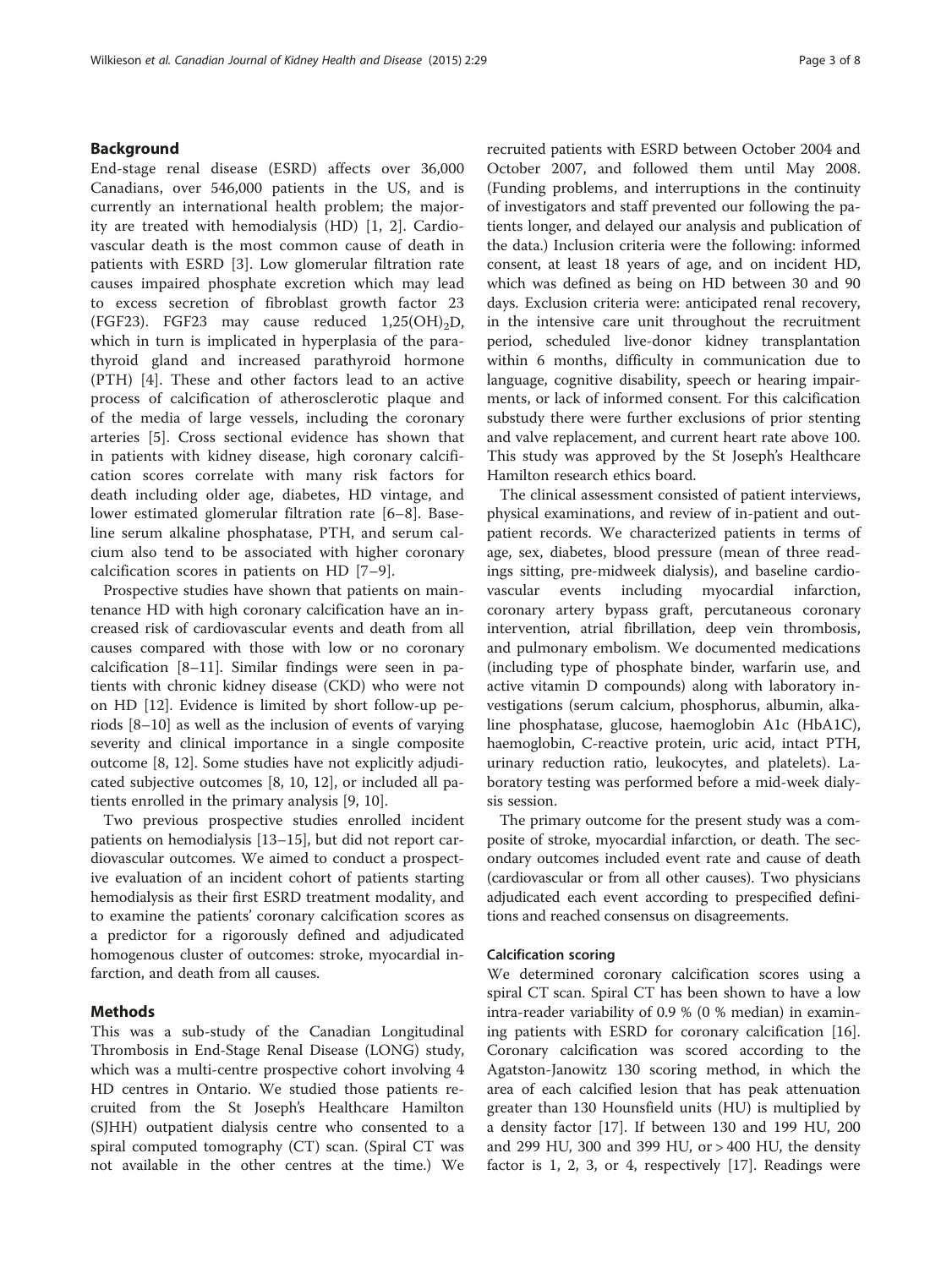performed by one experienced radiologist (MV), blinded to baseline clinical data. Researchers and clinicians were blinded to the results for the duration of the study so that the calcification score could not influence care.

#### Statistical analysis

We made an a priori decision to analyze patients grouped as above, or below, the coronary calcification score median. We calculated the mean and standard deviation (SD) for all baseline continuous variables and the frequency and percentage of all categorical variables. We compared continuous variables at baseline across groups with t tests and compared categorical variables using chi squared. In our primary analysis we used adjusted and unadjusted survival analyses to measure the association between a coronary calcification score above or below the median and the occurrence of a primary outcome, censoring at the end of the study or if patients moved away or received renal transplants. (We did not censor at transfer to peritoneal dialysis). In our secondary analyses we measured the associations between coronary calcification group and each component of the event cluster. We used the Kaplan-Meier method to create and graph survival curves, and Cox regression, both unadjusted and adjusted for age to assess differences between groups. We compared rates of events per person-time using Poisson-based methods. All analyses were conducted using SPSS version 18.0 for Windows (Chicago, IL, USA).

#### Results

Of the 246 patients recruited for the LONG study, 164 were from SJHH and 51 (31 %) of these patients consented to a spiral CT. Median follow up time was 26 months  $(Q_1, Q_3; 14, 34)$ . There was no loss to follow up.

Mean patient age was 59 years (SD 13.4) old, 29 % were male; the most common cause of ESRD was diabetes (61 %). The median coronary calcification score in the sample was 642. Patients with coronary calcification scores above the median  $(n = 26)$  were older, had higher serum albumin levels, and had had more deep vein thrombosis and pulmonary embolism events compared with those below the median  $(n = 25)$  (Table [1](#page-4-0)). There were no significant differences between groups in serum calcium, serum phosphorus, alkaline phosphatase, Creactive protein, international normalized ratio, urea reduction ratio, presence of liver disease, presence of diabetes, blood pressure, or warfarin use.

There were 26 primary outcomes (Table [2\)](#page-5-0). Of these, 77 % of events occurred in the patients above the median coronary calcification score (20 outcomes in 586 patient months) compared with 23 % of events in the patients below the median (6 outcomes in 642 patient months) ( $p = 0.006$ ). There were a total of 10 deaths: 8 in the group above the median and 2 in the group below the median  $(p = 0.04)$  (Table [3](#page-5-0)). Of these, 5 were cardiovascular deaths: 4 in the group above the median and 1 in the group below the median ( $p = 0.2$ ). The 26 primary events occurred in 16 patients: 11/26 (42 %) of these patients were in the group above the coronary calcification median compared with 5/25 (20 %) in the group below the median ( $p = 0.086$ ). By Cox regression, the hazard ratio for coronary calcification above, compared with below the median, was 2.5 (95 % CI 0.87, 7.3;  $p = 0.09$ ) (Fig. [1\)](#page-6-0). When adjusted for age, the hazard ratio was 1.7 (95 % CI 0.55, 5.4;  $p = 0.4$ ). For myocardial infarction alone, the hazard ratios for above, compared with below the median, were 2.5 (95 % CI 0.65, 9.9;  $p = 0.2$ ) and 1.7 (95 % CI 0.4, 7.3;  $p = 0.5$ ), unadjusted and adjusted for age, respectively. For death, the hazard ratios were 4.6 (95 % CI 0.98, 21.96;  $p = 0.054$ ) and 2.4 (95 % CI 0.45, 12.97,  $p = 0.3$ ) respectively.

#### **Discussion**

The direction of our data suggests that coronary artery calcification may predict death, although this did not reach statistical significance. Additionally, there were tendencies towards association with future myocardial infarction, total events and event-free survival. Our findings suggest an increased risk of CV events, CV death, and death from all causes associated with having a higher coronary calcification score. When adjusted for age, the hazard ratio decreases from 2.5 (95 % CI 0.87, 7.3) to 1.7 (95 % CI 0.55, 5.4), suggesting that age may be a confounder.

Our results are consistent with one prospective study of 103 patients on HD with a follow up of 44 months that demonstrated a tendency towards increased relative risk for death of 2.7 (95 % CI 0.9, 8.3) for patients on hemodialysis having coronary calcification scores above 200 compared to those with scores below 200 ( $p = 0.08$ ) [[11\]](#page-7-0). Similarly, another prospective study examining 56 prevalent patients on HD over 15 months [\[8](#page-7-0)] found that patients with coronary calcification scores above the median had a relative risk for cardiovascular events of 2.6 (95 % CI 1.2, 5.5;  $p = 0.01$ ), a relative risk for cardiovascular death of 3.1 (95 % CI 0.7, 14.3;  $p = 0.14$ ), and a relative risk for death from all causes of 3.3 (95 % CI 1.4, 7.8;  $p = 0.007$  [\[8](#page-7-0)]. However, this study used a composite for cardiovascular events that consisted of a heterogeneous mix of hard and soft outcomes including angina, myocardial infarction, percutaneous coronary intervention, CABG, severe valve disease, heart failure, and stroke [\[8](#page-7-0)]. In a 24-month prospective study of 117 patients with CKD who were not on HD, patients with coronary calcification scores  $\geq 400$  had an increased risk of cardiovascular events (a heterogeneous cluster of acute myocardial infarction, stroke, angina,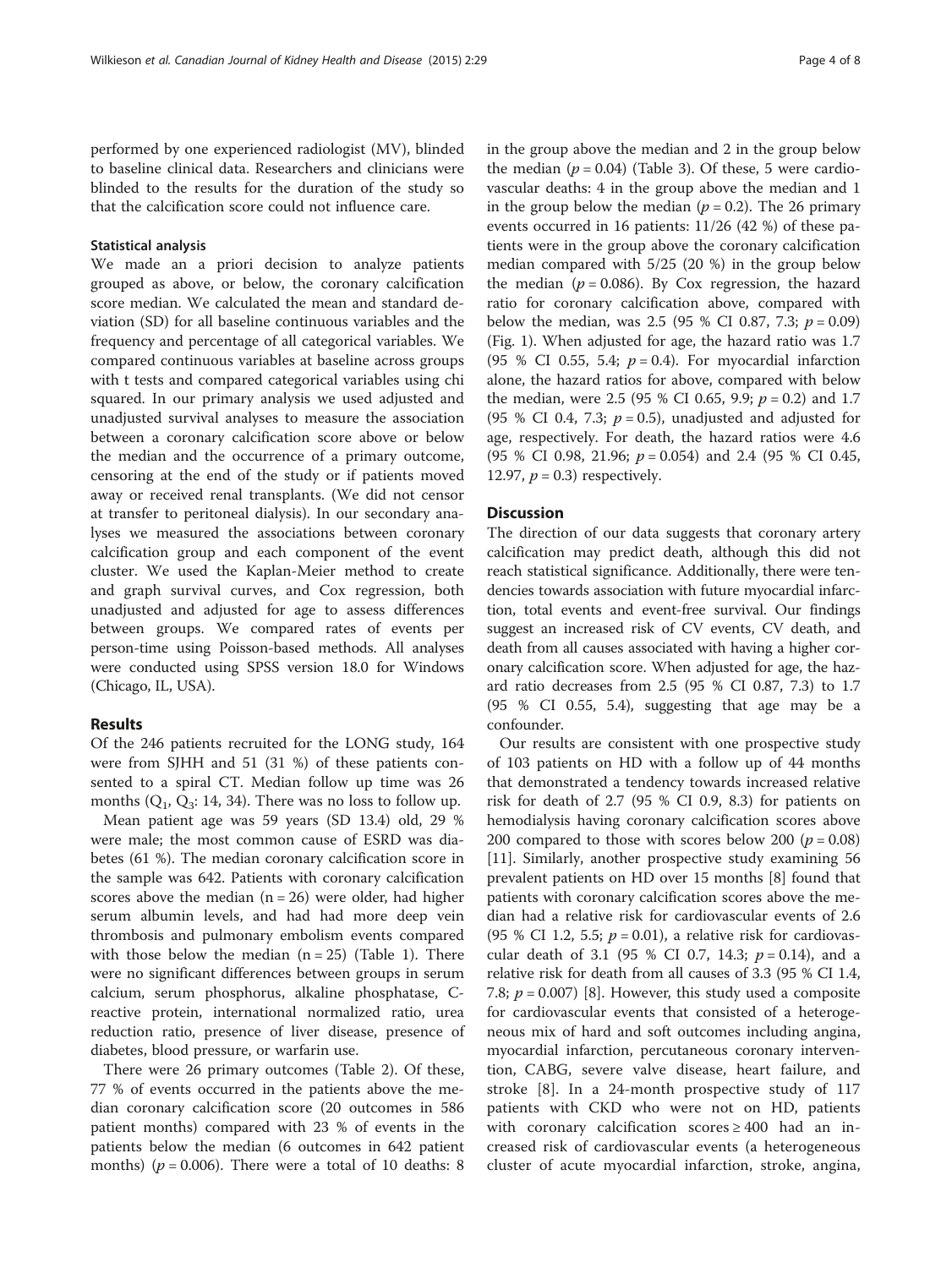<span id="page-4-0"></span>

| <b>Baseline Characteristics</b>           | Coronary calcification<br>below median ( $n = 25$ ) | Coronary calcification<br>above median ( $n = 26$ ) | Total $(N = 51)$ | $P$ value | Missing data |
|-------------------------------------------|-----------------------------------------------------|-----------------------------------------------------|------------------|-----------|--------------|
| Age, y (mean; SD)                         | 54.1 (12.7)                                         | 63.2 (12.7)                                         | 58.7 (13.4)      | 0.014     | $\mathbf 0$  |
| Gender, male (n; %)                       | 15 (60)                                             | 21 (80)                                             | 36 (70.6)        | 0.104     | $\mathbf{0}$ |
| Duration of HD, d (mean; SD)              | 144.6 (67.8)                                        | 145.8 (55.7)                                        | 145.2 (61.3)     | 0.065     | 0            |
| Coronary calcification score (mean; SD)   | 102 (164.8)                                         | 2520.9 (1563.8)                                     | 1335 (1651)      | < 0.001   | 0            |
| Calcium, mmol/L (mean; SD)                | 2.3(0.2)                                            | 2.3(0.3)                                            | 2.3(0.2)         | 0.800     | $\mathbf{1}$ |
| Phosphorus, mmol/L (mean; SD)             | 1.8(0.4)                                            | 1.8(0.6)                                            | 1.8(0.5)         | 0.857     | $\mathbf{1}$ |
| Albumin, g/L (mean; SD)                   | 39.4 (2.9)                                          | 36.2(5.2)                                           | 37.8 (4.5)       | 0.011     | $\mathbf{1}$ |
| Alkaline phosphatase, U/L (mean; SD)      | 99.0 (51.9)                                         | 110.0 (44.5)                                        | 104.2 (48.2)     | 0.490     | 13           |
| Glucose, mmol/L (mean; SD)                | 8.8(7.2)                                            | 9.3(6.9)                                            | 9.0(7.0)         | 0.790     | 1            |
| HbA1C (mean; SD)                          | 0.07(0.02)                                          | 0.07(0.02)                                          | 0.07(0.02)       | 0.716     | 28           |
| C reactive protein, mg/L (mean; SD)       | 5.5(8.2)                                            | 31.8 (46.1)                                         | 19.3(35.7)       | 0.091     | 30           |
| Intact PTH, pmol/L (mean; SD)             | 104.5 (129.0)                                       | 104.3 (83.0)                                        | 104.4 (108.8)    | 0.994     | 10           |
| Uric acid, µmol/L (mean; SD)              | 380.4 (75.5)                                        | 372.8 (78.5)                                        | 376.6 (76.1)     | 0.750     | 9            |
| URR (mean; SD)                            | 65.4 (16.1)                                         | 66.2(7.3)                                           | 65.8 (12.3)      | 0.834     | 2            |
| Hemoglobin, g/L                           | 112.76 (12.30)                                      | 119.69 (11.31)                                      | 116.29 (12.20)   | 0.041     | 0            |
| Comorbidities                             |                                                     |                                                     |                  |           |              |
| COPD (n; %)                               | 9(36%)                                              | 6(23%)                                              | 15 (29.4)        | 0.311     | $\mathbf 0$  |
| Liver disease (n; %)                      | 2(8%)                                               | $0(0\%)$                                            | 2(3.9)           | 0.141     | 0            |
| Diabetes (n; %)                           | 13 (52 %)                                           | 18 (69 %)                                           | 31 (60.8)        | 0.208     | 0            |
| Hypertension (n; %)                       | 23 (92 %)                                           | 24 (92 %)                                           | 47 (92.2)        | 0.967     | $\mathbf 0$  |
| Systolic blood pressure, mmHg (mean; SD)  | 147.6 (23.2)                                        | 145.4 (22.7)                                        | 146.5 (22.8)     | 0.737     | 0            |
| Diastolic blood pressure, mmHg (mean; SD) | 78.8 (15.9)                                         | 80.2 (14.2)                                         | 79.5 (14.9)      | 0.742     | 0            |
| Baseline Cardiovascular Disease           |                                                     |                                                     |                  |           |              |
| Myocardial infarction (n; %)              | 4 (16 %)                                            | 7(27%)                                              | 11(21.6)         | 0.343     | $\mathbf 0$  |
| CABG (n; %)                               | 2(8%)                                               | 3(11%)                                              | 5(9.8)           | 0.671     | 0            |
| Percutaneous coronary intervention (n; %) | 1(4%                                                | 5 (19 %)                                            | 6(11.8)          | 0.091     | 0            |
| Atrial fibrillation (n; %)                | 2(8%)                                               | 5 (19 %)                                            | 7(13.7)          | 0.244     | 0            |
| DVT (n; %)                                | 5 (20 %)                                            | $0(0\%)$                                            | 5(9.8)           | 0.016     | 0            |
| Pulmonary embolism (n; %)                 | 4 (16 %)                                            | $0(0\%)$                                            | 4(7.8)           | 0.034     | $\mathbf 0$  |
| Cause of ESRD                             |                                                     |                                                     |                  |           |              |
| Glomerulonephritis (n; %)                 | 11 (44 %)                                           | 2(8%)                                               | 13 (25.5)        | 0.003     | 0            |
| Polycystic kidney disease (n; %)          | 2(8%)                                               | 1(4%)                                               | 3(5.9)           | 0.529     | 0            |
| Diabetes mellitus (n; %)                  | 6 (24 %)                                            | 12 (46 %)                                           | 18 (35.3)        | 0.098     | 0            |
| Hypertension (n; %)                       | 5 (20 %)                                            | 10 (38 %)                                           | 15 (29.4)        | 0.148     | 0            |
| Other (n; %)                              | 1(4%                                                | 1(4%)                                               | 2(3.9)           | 0.977     | 0            |
| Medications                               |                                                     |                                                     |                  |           |              |
| Calcium carbonate (n; %)                  | 17 (68 %)                                           | 18 69 %                                             | 35 (68.6)        | 0.925     | 0            |
| Sevelamer (n; %)                          | 1(4%                                                | $0(0\%)$                                            | 1(2.0)           | 0.303     | 0            |
| Bisphosphonates (n; %)                    | 1(4%                                                | $0(0\%)$                                            | 1(2.0)           | 0.303     | 0            |
| Warfarin (n; %)                           | 4 (16 %)                                            | 5 (19 %)                                            | 9(17.6)          | 0.762     | 0            |
| Alfacalcidol (n; %)                       | 14 (56 %)                                           | 9(35%)                                              | 23 (45.1)        | 0.125     | 0            |

HD hemodialysis, CABG coronary artery bypass grafting, DVT deep venous thrombosis, ESRD End-stage renal disease. Missing data 0-2 % with the exceptions of alkaline phosphatase (25 %), Hb:A1C ratio (55 %), C reactive protein (59 %), INR (29 %), iPTH (20 %), and uric acid (18 %)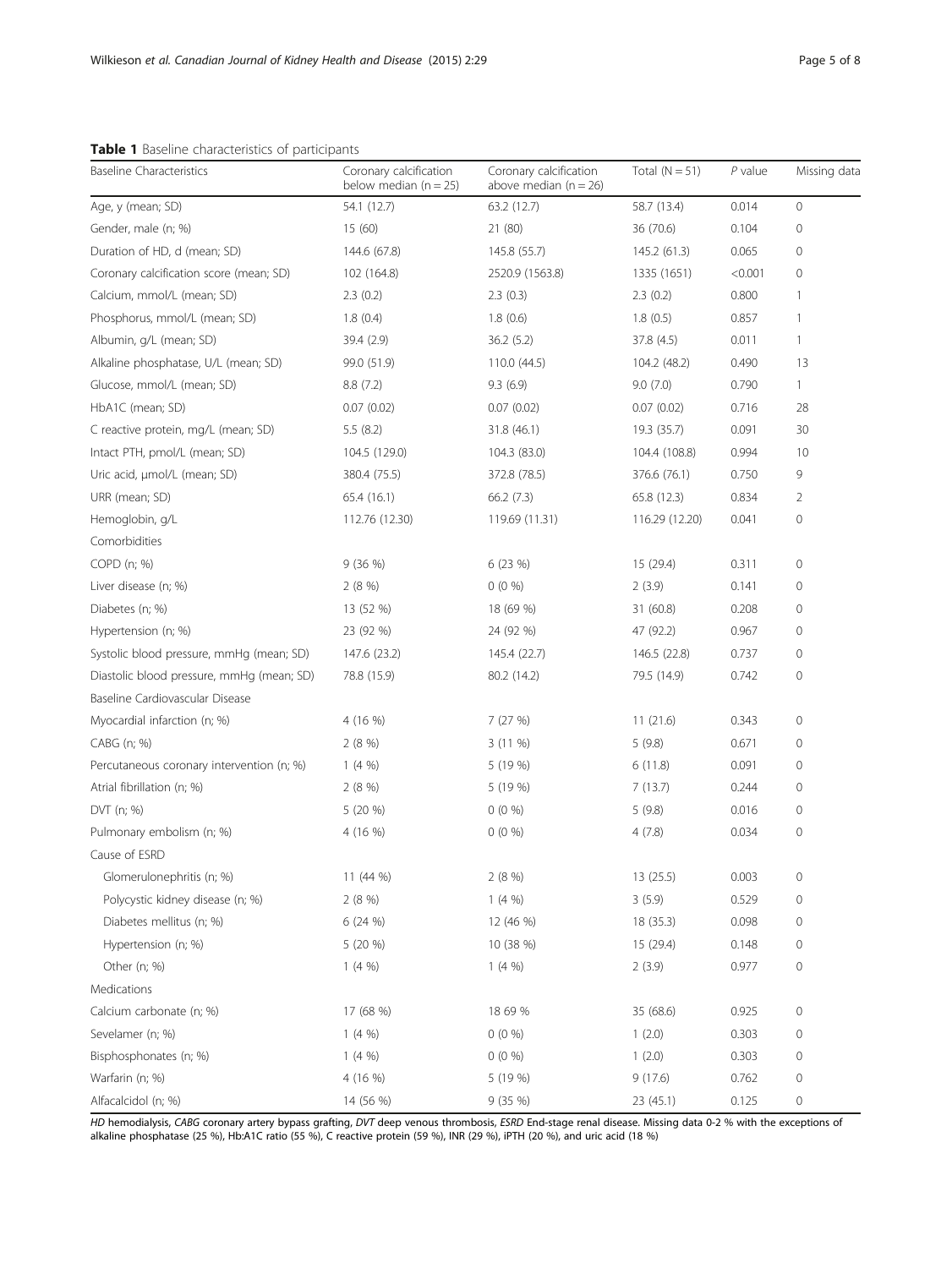| Outcome                                   | Coronary calcification<br>below median $(n = 25)$ | Coronary calcification<br>above median $(n = 26)$ | Total $(N = 51)$ | $P$ value            |
|-------------------------------------------|---------------------------------------------------|---------------------------------------------------|------------------|----------------------|
| Primary outcomes (n)                      |                                                   | 20                                                | 26               | 0.006 <sup>b</sup>   |
| Total patients with events (n)            | $5(20\%)$                                         | 11 (42 %)                                         | 16               | $0.086^{\text{a}}$   |
| Myocardial infarction (n)                 |                                                   | 10                                                | 13               | 0.054 <sup>b</sup>   |
| Stroke (n)                                |                                                   |                                                   | ર                | 0.58 <sup>b</sup>    |
| Death (n)                                 |                                                   | 8                                                 | 10               | $0.041$ <sup>a</sup> |
| $\sim$ $\sim$ $\sim$ $\sim$ $\sim$ $\sim$ |                                                   |                                                   |                  |                      |

<span id="page-5-0"></span>Table 2 Outcomes in the 51 patients over 1228 patient months

<sup>a</sup>Chi squared <sup>b</sup>Poisson

arrhythmia, uncontrolled hypertension and cardiac failure)  $(HR = 3.53; 95 % CI: 1.03, 12.06; p = 0.04)$ , and hospitalizations (HR = 4.05; 95 % CI 1.4, 11.5;  $p = 0.009$ ) [[12](#page-7-0)]. Cox regression was not conducted for deaths as there were no deaths in patients with coronary calcification scores < 400 compared with 4 in the group  $\geq 400$  ( $p = 0.002$ ) [\[12](#page-7-0)]. Another study of 64 patients with ESRD on maintenance HD followed for 18 months found, in its secondary analysis, that cardiovascular outcomes occurred in 35 % of patients with a coronary calcification score > 10 compared, and in 0 % of patients with a coronary calcification score < 10 [[10](#page-7-0)]. Patients who experienced a cardiovascular event had a higher mean coronary calcification score (1017 SD 975) than those who had not (129 SD 336)  $(p = 0.02)$  [\[10\]](#page-7-0). As in other studies, the cardiovascular outcome composite included both hard and soft outcomes (new-onset angina, myocardial infarction, angioplasty, and coronary artery bypass surgery) [[10](#page-7-0)]. Another prospective study in 127 incident patients on HD followed for 18 months found a mean baseline coronary calcification score of 391 (SD 693) in patients alive at the end of the study and 1373 (SD 2034) in the 34 patients who had died  $(p \text{ <0.0001})$  [[13](#page-7-0)]. Cardiovascular outcomes and risk were not reported [\[13](#page-7-0)].

One previous investigation of incident patients on HD reported a proportional increase in mortality with increasing coronary calcification, but did not report cardiovascular outcomes [[14, 15\]](#page-7-0). This study, a clinical trial investigating the effect of the non-calcium phosphate binder sevalamer hydrochloride compared with calcium-containing phosphate binders on progression of coronary artery calcification in patients new to hemodialysis, observed progression of CAC in patients with baseline CAC > 30, and that patients who were randomized to calcium-containing phosphate binders had a more rapid rate of progression that those randomized to sevalamer ( $p = 0.056$  at 12 months;  $p = 0.01$ at 18 months) [\[14\]](#page-7-0).

Coronary calcification above the median was associated with older age, higher alkaline phosphatase, and higher hemoglobin, and a tendency toward a higher prevalence of diabetes as cause of ESRD (but not a higher prevalence of current diabetes). No differences were seen in serum calcium, phosphorus, calciumphosphate product, iPTH, urea reduction ratio, or current warfarin use. Cross-sectional studies and baseline associations have shown consistent correlations between coronary calcification score and age [\[9, 11, 13](#page-7-0), [18](#page-7-0)], duration of diabetes [[6](#page-7-0)], HD vintage [[7](#page-7-0)–[9](#page-7-0), [11\]](#page-7-0), alkaline phosphatase [\[7\]](#page-7-0), and fetuin-A [\[9](#page-7-0)]. Associations have been inconsistent for coronary calcification score and serum intact PTH [\[9, 10, 13](#page-7-0)], C-reactive protein [\[7](#page-7-0), [9](#page-7-0), [10, 13](#page-7-0)], serum calcium [\[7](#page-7-0), [9](#page-7-0), [18\]](#page-7-0), serum creatinine [[7, 13\]](#page-7-0), cholesterol [\[7, 18](#page-7-0)], diabetes [[7](#page-7-0), [11, 18\]](#page-7-0), smoking [\[7](#page-7-0), [18\]](#page-7-0), and hypertension [\[11, 18](#page-7-0)].

This study is one of the few that has looked at coronary artery calcification in incident ESRD, and is the only one, to our knowledge, that has prospectively examined both cardiovascular outcomes and death in this population. Much of the prior evidence has been derived from prevalent patients on maintenance HD [\[7](#page-7-0)–[11](#page-7-0), [18\]](#page-7-0). We had a well-characterized population at baseline, with an a priori decision to group patients on the basis of having a coronary calcification score above and below the median. Our composite outcome was a homogenous event cluster of serious, adjudicated cardiovascular events (stroke, MI), cardiovascular death, and death from all causes. We learned that patients at this stage of illness are very much deterred by the respondent burden of testing that requires an additional appointment. We were limited by a small sample size and a small number

| <b>Table 3</b> Causes of death |  |  |  |
|--------------------------------|--|--|--|
|--------------------------------|--|--|--|

| Cause of death        | Coronary calcification<br>below median $(n = 25)$ | Coronary calcification<br>above median $(n = 26)$ | Total $(N = 51)$ | $P$ value |
|-----------------------|---------------------------------------------------|---------------------------------------------------|------------------|-----------|
| Cardiovascular (n; %) | $(4 \frac{9}{6})$                                 | 4 (15 %)                                          |                  | 0.172     |
| Other (n; %)          | $(4 \frac{9}{6})$                                 | 4 (15 %)                                          |                  | 0.172     |
| Death total (n; %)    | 2 (8 %)                                           | 8 (31 %)                                          | 10               | 0.041     |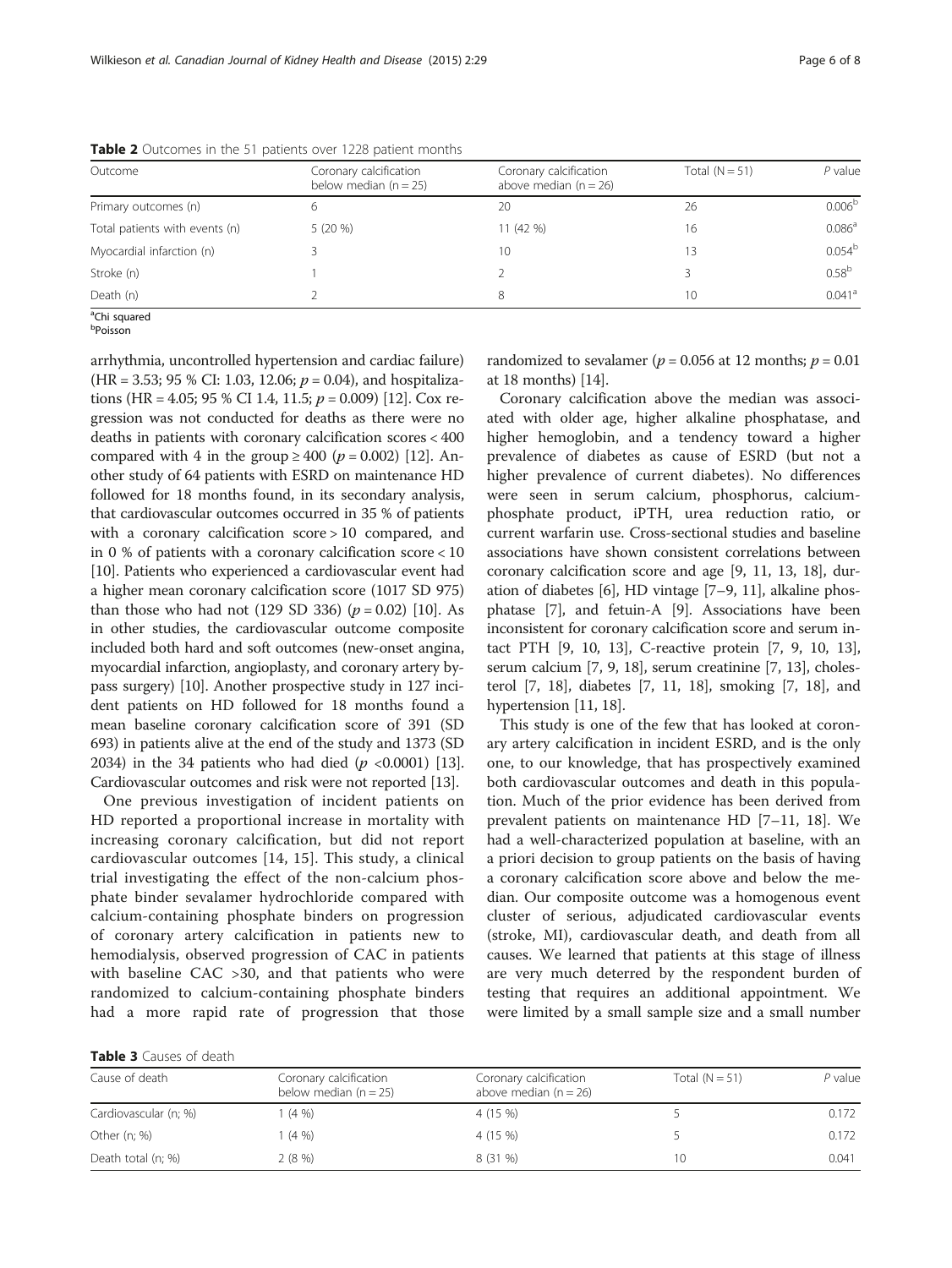<span id="page-6-0"></span>

of events and thus, we were limited in the ability to perform multivariable adjustments. The small sample size may have led to type II error in the absence of association between biochemical markers, baseline clinical status and cardiac calcification. Patients who consented to this calcification substudy were younger than those in the study as a whole, and though this should not threaten the internal validity of the findings, it is a reminder of the challenges of observational studies with substantial respondent burden (such as the additional visit and risk associated with CT in this study) in patients already heavily burdened by an intrusive disease and an intrusive treatment.

## Conclusion

We conclude that, within the limits of our small sample size, our data are consistent with those of others showing that in incident patients with ESRD, coronary artery calcification predicts cardiovascular events and death. Coronary calcification was highly prevalent at baseline in this study, even though the patients were younger than the mean for patients starting

dialysis in most of the developed world. Future research should aim to understand the mechanism of calcification in patients with chronic kidney disease before and after ESRD as well as evaluate therapeutic interventions to prevent coronary calcification or ameliorate its effects. We hope that this work will be a useful addition to future meta-analyses and will also help to provide information on baseline central tendencies and distributions to others who plan trials in this area. We also note that it may be challenging to recruit patients to studies that involve a special appointment in patients who have just started dialysis.

#### Competing interest

Catherine Clase - Pfizer, Leo Pharma, Astellas, Janssen, Amgen, Boehringer-Ingelheim, Baxter (consultation, advisory board membership or research funding).

#### Authors' contributions

TW worked on project implementation from patient enrollment to data collection and cleaning, and supervised the main analysis. OR performed the main analysis, reviewed the literature, and wrote the first draft of the manuscript. AI, CG, MC, CR and CC designed the project, secured funding, supervised implementation, adjudicated outcomes and interpreted data; in addition, CG was responsible for the original analysis plan. AG supervised